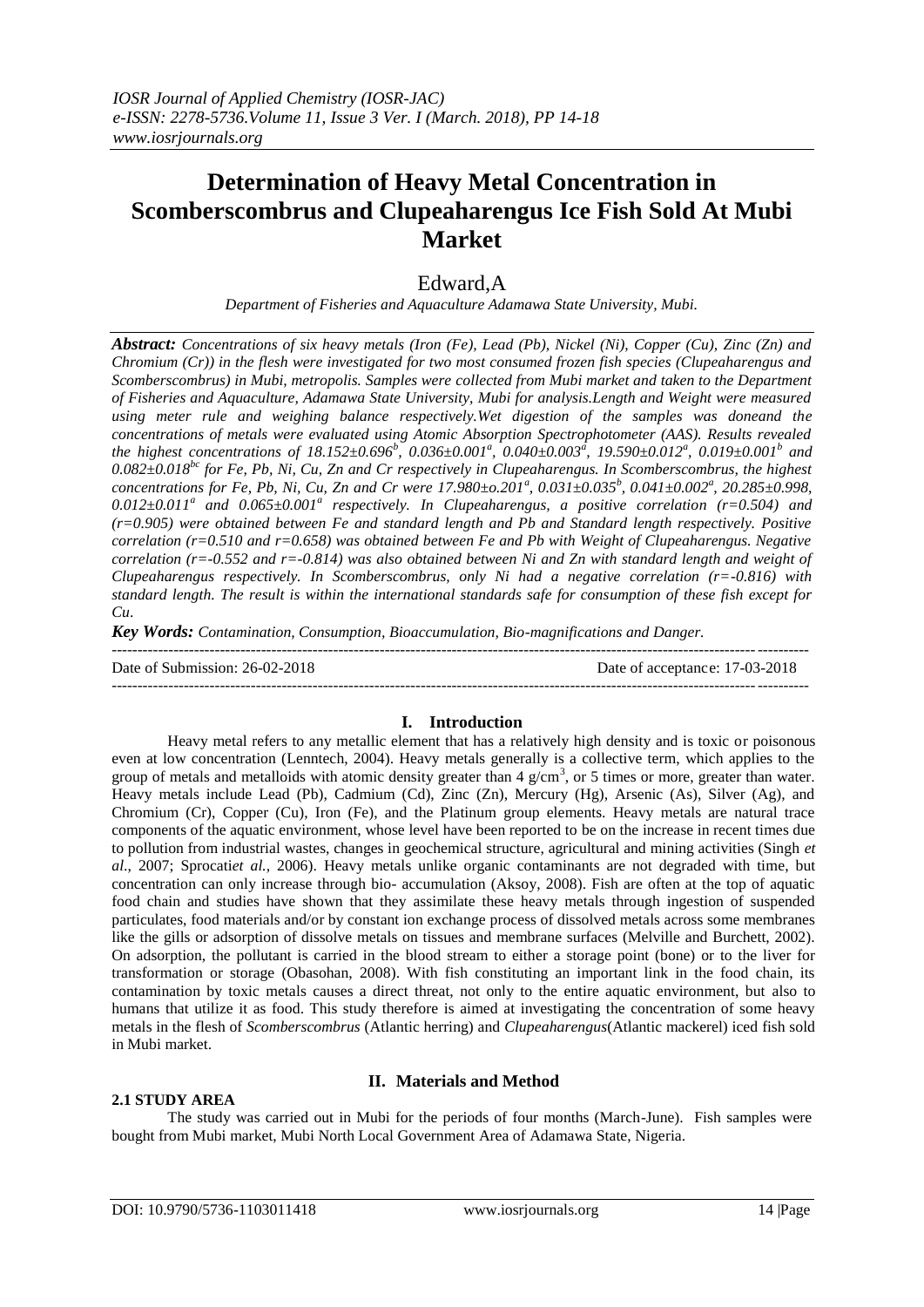#### **2.2 SAMPLE COLLECTION/LABORATORY MEASUREMENT/EXCISION OF FLESH**

*Scomberscombrus*(Atlantic Mackerel) and *Clupeaharengus* (Atlantic Herring) were bought from Mubi Market. The fish samples were transported to the Department of Fisheries and Aquaculture Laboratory for measurement and excision. Laboratory measurement was determined as described by Olatunde (1983). Total length was measured from the tip most part of the mouth to the tip of the caudal fin. Standard length was measured from the tip most part of the mouth to the hypural bone using meter rule. Fresh weight was measured using an electronic weighing balance after removing water and other substance on the surface of the samples. The lengths were measured in centimetres while the weight in grams. The fish samples were prepared for excision by cleaning them with de-ionized water, freeing them of mechanical additives. Fish flesh (muscle tissues) was separated from the spinal column and ribs, and each species was kept in a labelled specimen bottle.

#### **2.3 DIGESTION OF SAMPLES**

Wet digestion technique was used as described by AOAC (2002). The procedure of wet digestion of fish was carried out by transferring 5g of the muscle tissue (flesh) of each fish sample into a kjeldahl flask and adding 25ml of digestion acids (Perchloric acid, 60% and Nitric acid, 71% in the ratio 1:4). The mixture was then swirled and heated gently at first until frothing stopped; then, it was heated more strongly until a clear light green solution resulted. The solution was allowed to cool and digest was transferred into a 100ml volumetric flask. The flask was made up to the mark with distilled water ready for metal analysis.

#### **2.4 DETERMINATION OF HEAVY METALS IN FISH SAMPLE USING ATOMIC ABSORPTION SPECTROPHOTOMETER (AAS)**

Heavy metal concentration was determined using Atomic Absorption Spectrophotometer Buck 210 model as described by Ajayi and Osinbanjo (1981). A blank cell (containing distilled water) was inserted into the machine and run in other to zero it. The standard for the various metals was also run to see that the curve corresponds to the standard curve for the individual metals after which the digested samples were run using the same standard as the metal in question. The running was done by dipping a capillary tube into the digested sample in the bottle and little of the sample was taken up and the result was displayed on the screen, showing the corresponding concentration of the metals. This was done twice for a particular element and the mean was taken. This was done for the various metals under consideration and the results recorded.

#### **2.5 DATA ANALYSIS**

Data obtained in this study was subjected to descriptive statistics to established means. ANOVA (Analysis Of Variance) was used to evaluate the significant difference in heavy metals.Results were compared with International Standard FAO and WHO, (1989 and 1992) for maximum permissible limits in fish food for recommendation. Correlation coefficient (Pearson) was used to determine the relationship between heavy metal concentration and sizes (Length and weights) of the iced fish samples.

#### **III. Results**

The monthly mean concentration of heavy metal in *Scomberscombrus* (Atlantic Mackerel) is shown in table 1. Concentration of Fe ranged from  $17.042 \pm 1.175^{\circ}$  ppm in the month of June to  $17.980 \pm 0.201^{\circ}$  ppm in the month of May. There was no significant difference observed in Fe concentration (P<0.05).Pb ranged in concentration from  $0.013 \pm 0.018^{ab}$  ppm in the month of June to  $0.031 \pm 0.035^b$  ppm in the month of March. There was significant difference (P>0.05) observed inPb. The concentration of Ni ranged from  $0.021 \pm 0.023^b$  in May and 0.041±0.001<sup>ª</sup> in June. There was no significant difference (P>0.05) observed in Ni. Cu ranged in concentration from  $10.712 \pm 12.369^b$  ppm in March to  $20.285 \pm 0.998^{bc}$ June. A significant difference (P<0.05) was observed in Cu. Zn ranged in concentration from  $0.011 \pm 0.998^a$  in June to  $0.012 \pm 0.014^a$  in March and April. Cr ranged from  $0.032 \pm 0.001^b$  in April to  $0.065 \pm 0.001^a$  in March. There was no significant difference (P>0.05) observed in both Zn and Cr in *Scomberscombrus.* Zn was not detected in *Scomberscombrus* in the month of May.

The monthly mean concentration of heavy metal in *Clupeaharengus* is shown in table 2. The concentration of Fe ranged from 17.022 $\pm$ 0.021<sup>ª</sup> ppm June to 17.93 $\pm$ 1.042<sup>ª</sup> ppm in April. There was no significant difference observed in Fe concentration of *Clupeaharengus* (P>0.05). The concentration of Pb ranged from  $0.012\pm0.010^{ab}$  ppm in May to  $0.036\pm0.006^b$  ppm in March. There was significant difference (P>0.05) observed in Pb. Ni ranged in concentration from  $0.038 \pm 0.00$ <sup>a</sup>March to  $0.040 \pm 0.003$ <sup>a</sup> in June. There was no significant difference (P>0.05) observed in Ni. Cu ranged in concentration from  $9.715 \pm 11.218^b$  ppm in April to 19.590±0.012<sup>a</sup> ppm in March. A significant difference (P<0.05) was observed in Cu. Zn and Cr ranged in concentration from  $0.009 \pm 0.011^a$  ppm in April to  $0.019 \pm 0.001^b$  in June and  $0.016 \pm 0.018^{ab}$  in May to  $0.082\pm0.018^{bc}$  ppm in March respectively. There was no significant difference (P>0.05) observed in both Zn and Cr in *Clupeaharengus.* Zn was not detected in *Clupeaharengus*in March.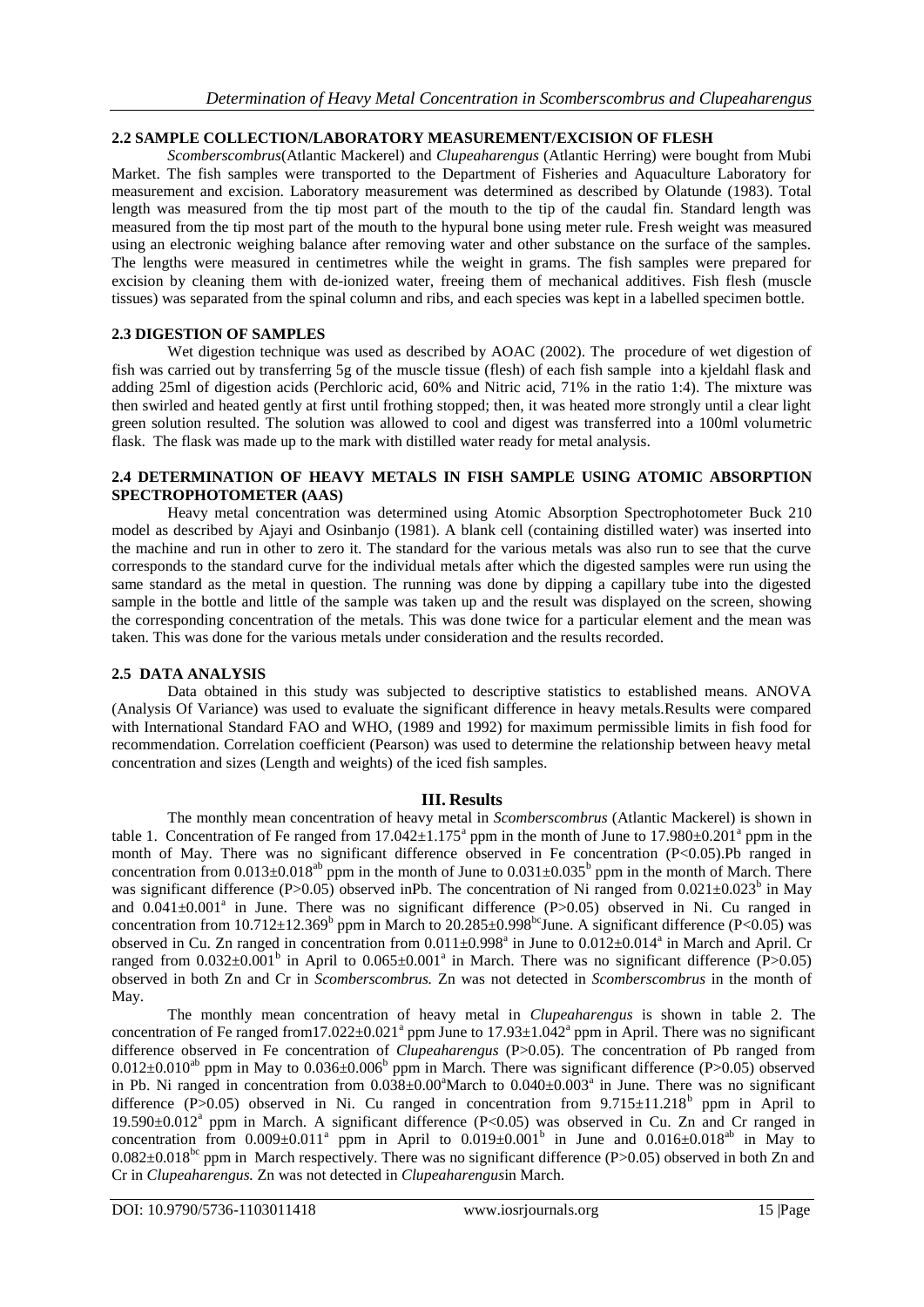The means of the lengths (standard length and total length) and the weights of *Scomberscombrus* and *Clupeaharengus* are shown in table 3 below. The table revealed that *Scomberscombrus* and *Clupeaharengus* differ in their length and weight measurement. The total means of the total length, standard length and weight of *Scomberscombrus* were 37.65±6.73cm, 29.15±7.93cm and 245.12±148.26g respectively. While that of *Clupeaharengus* were 27.48±1.56cm, 22.83±2.29cm and 157.38±61.35g respectively.

The comparison of heavy metal concentrations and the sizes of *Scomberscombrus*and *Clupeaharengus* are shown in table 4 and table 5 respectively. Correlations were obtained at P=0.05. The results in Table 4 showed that a negative correlation was obtained between Ni and standard length  $(r = -0.816)$  in *Scomberscombrus*. The results in Table 5 also revealed that a significant positive correlation occurred between standard length (r=0.504) and weight(r=0.510) of Fein*Clupeaharengus*. A positive correlation in Standard length (r=0.905) and weight (r=0.658) of Pb in *Clupeaharengus*was also observed. On the other hand, a negative correlation was obtained between standard length ( $r=-0.761$ ) in Ni. Zn correlated negatively ( $r=-0.814$ ) with weight of *Clupeaharengus* and standard length (r=-0.552) of Clupea*harengus*.

| Month | H<br>e.                       | M                       | $\mathbf{a}$        | e –<br>n<br><sub>c</sub><br>$\Omega$ | $\mathbf{n}$                 | $a +$<br>$\mathbf n$<br>$\Omega$ |
|-------|-------------------------------|-------------------------|---------------------|--------------------------------------|------------------------------|----------------------------------|
|       | Fe<br>$p$ $p$ $m$             | $P b$ (ppm)             | Ni (ppm)            | C u<br>(p p m)                       | Z n<br>(p p m)               | $\mathsf{IC}$ r<br>$p$ $p$ $m$ ) |
| March | $17.352+0.794^a$              | $0.031 + 0.035^{\circ}$ | $0.038 + 0.002^a$   | $10.712 + 12.369^b$                  | $0.012+0.014^a$              | $0.065+0.001^a$                  |
| April | $17.932 + 1.042^a$            | $0.022+0.021^a$         | $0.041 + 0.002^a$   | $19.387 + 0.413^a$                   | $0.012+0.014^a$              | $0.032 + 0.001^{b}$              |
| M a   | $17.980 \pm 0.201^{ab}$       | $0.021 + 0.022^a$       | $0.021 + 0.023^{b}$ | $19.507+0.044^a$                     | N                            | $0.045+0.052^{\circ}$            |
| June  | $17.042 \pm 1.175^{\text{a}}$ | $0.013+0.018^{ab}$      | $0.041 + 0.001^a$   | $20.285 \pm 0.998$ <sup>bc</sup>     | $0.011 + 0.998$ <sup>a</sup> | $0.059 \pm 0.009^{\text{a}}$     |
|       |                               |                         |                     |                                      |                              |                                  |

**Table 1**:Monthly mean concentration of Heavy Metals in *Scomberscombrus.*

Means with the same superscript on the same column for each sample are not significantly different (P<0.05).

| Table 2: Monthly mean concentration of Heavy metals in Clupeaharengus |  |
|-----------------------------------------------------------------------|--|
|                                                                       |  |

 $17.576 \pm 0.891$   $0.021 \pm 0.023$   $0.035 \pm 0.013$   $17.532 \pm 6.887$  0.009  $\pm 0.012$  0.050  $\pm 0.027$ 

| $\cdots$<br>modello in <i>crupcurion</i> crig <i>us</i> |                               |                                                                                                                        |                     |                      |                 |                         |  |  |  |
|---------------------------------------------------------|-------------------------------|------------------------------------------------------------------------------------------------------------------------|---------------------|----------------------|-----------------|-------------------------|--|--|--|
| <b>MONTH</b>                                            | н<br>E                        | M<br>E                                                                                                                 |                     | E                    |                 |                         |  |  |  |
|                                                         | Fe<br>$p$ $p$ $m$             | P b<br>$p$ m<br>D.                                                                                                     | $p$ $p$ $m$         | C u<br>$p$ $p$ $m$   | Z n<br>p p m    | $p$ m                   |  |  |  |
| MARCH                                                   | $17.900 + 0.021$ <sup>a</sup> | $0.036 \pm 0.006^{\circ}$                                                                                              | $0.039+0.001^a$     | $19.590 + 0.012^a$   | N               | $0.082 \pm 0.018^{bc}$  |  |  |  |
| APRIL                                                   | $18.152 + 0.696^{\circ}$      | $0.022+0.023a$                                                                                                         | $0.038 + 0.000^a$   | $9.715 \pm 11.218^b$ | $0.009+0.011^a$ | $0.033+0.038^{b}$       |  |  |  |
| M A                                                     | $17.570 + 0.282$ <sup>a</sup> | $0.012+0.010^{ab}$                                                                                                     | $0.038 \pm 0.001^a$ | $19.342 + 0.432^a$   | $0.011+0.013^a$ | $0.016 \pm 0.018^{a b}$ |  |  |  |
| JUNE                                                    | $17.022 + 0.021$ <sup>a</sup> | $0.018 + 0.015^a$                                                                                                      | $0.040+0.003^a$     | $10.110+11.674^b$    | $0.019+0.001$   | $0.063+0.002a$          |  |  |  |
| TOTAI                                                   | $17.661 + 0.551$              | $0.022 \pm 0.016$                                                                                                      | $0.038 + 0.002$     | $14.689 \pm 8.766$   | $0.099 + 0.010$ | $0.048 + 0.033$         |  |  |  |
|                                                         |                               | Leong with the came averagement on the came column for each complete not significantly different $(D, \Omega, \Omega)$ |                     |                      |                 |                         |  |  |  |

Means with the same superscript on the same column for each sample are not significantly different (P<0.05).

| Table 3: Means of total length (cm), standard length (cm) and weight of <i>Clupeaharengus</i> and <i>Scomberscombus</i> . |  |  |  |  |  |
|---------------------------------------------------------------------------------------------------------------------------|--|--|--|--|--|
|---------------------------------------------------------------------------------------------------------------------------|--|--|--|--|--|

| M     | $\Omega$ | $\mathbf{n}$ |              | h            | a m<br>S<br>$p \quad 1 \quad e$ | Total Length                  | S T                                | Weight (g)                       |
|-------|----------|--------------|--------------|--------------|---------------------------------|-------------------------------|------------------------------------|----------------------------------|
| M A R |          |              |              | H            | C. harengus                     | $28.05 \pm 3.46^{\text{a}}$   | $23.55 \pm 3.46^{\circ}$           | $210.55 \pm 73.50^{\text{a}}$    |
|       |          |              |              |              | S. scombrus                     | $37.75 \pm 0.35^{\circ}$      | 3 2 . 0 0 $\pm$ 0 . 7 1 $^{\rm b}$ | $209.05 \pm 199.33^{\text{a}}$   |
|       | A P R I  |              |              | $\mathbf{L}$ | C. harengus                     | $28.65 \pm 2.33$ <sup>a</sup> | $28.65 \pm 2.33^{\mathrm{b}}$      | $175.10 \pm 21.07^{\mathrm{b}}$  |
|       |          |              |              |              | S. scombrus                     | 38.90 $\pm$ 1.55 <sup>b</sup> | 38.90 $\pm$ 1.55 $\degree$         | $438.95 \pm 9.26$                |
| M     |          | A            |              |              | Y C. harengus                   | $26.25 \pm 4.59$ <sup>a</sup> | $22.00 \pm 4.24$ <sup>a</sup>      | $138.55 \pm 87.89^{\mathrm{b}}$  |
|       |          |              |              |              | S. scombrus                     | $27.55 \pm 7.70$ <sup>a</sup> | $23.56 \pm 6.29$ <sup>a</sup>      | $209.05 \pm 199.33$ <sup>a</sup> |
|       | U        | N            |              |              | $E \mid C$ . harengus           | $26.95 \pm 1.34$ <sup>a</sup> | $22.15+0.21a$                      | $105.30 \pm 9.76$ <sup>bc</sup>  |
|       |          |              |              |              | S. scombrus                     | $28.35 \pm 6.15^{\text{a}}$   | $37.65 \pm 9.69$                   | $228.15 \pm 186.46^a$            |
| T O   |          | $\mathbf{T}$ | $\mathsf{A}$ |              | C. harengus                     | $27.48 \pm 1.56$              | $22.83 \pm 2.29$                   | $157.38 \pm 61.35$               |
|       |          |              |              |              | S. scombrus                     | $37.65 \pm 6.73$              | $29.15 \pm 7.93$                   | $332.88 \pm 160.42$              |
|       |          |              |              |              | T<br>$\Omega$<br>A              | $30.31 \pm 5.73$              | $25.99 \pm 6.52$                   | $245.12 \pm 148.26$              |

STL=Standard Length

**Table 4:** Correlation between size and concentrations of heavy metals in *Scomberscombrus.*

| -S<br>Z.<br>e     | e<br>a                                                                                                    | M          | etal co    | n          | ntr<br>c e                           | atio<br>$n \simeq$            |  |  |
|-------------------|-----------------------------------------------------------------------------------------------------------|------------|------------|------------|--------------------------------------|-------------------------------|--|--|
|                   | Fe<br>(p p m)                                                                                             | $Pb$ (ppm) | $Ni$ (ppm) | $Cu$ (ppm) | $Z$ n (ppm)                          | $C r$ (ppm)                   |  |  |
|                   |                                                                                                           |            |            |            |                                      |                               |  |  |
| $S T L$ (cm)      | $\begin{bmatrix} 0 & 2 & 0 & 7 \end{bmatrix}$                                                             |            |            |            | $-0.240$ $-0.816*$ $-0.137$ $-0.418$ | $-0.106$                      |  |  |
| $Sig. (2-tailed)$ |                                                                                                           |            |            |            |                                      | $3 \t0 \t3 \t0 \t. 8 \t0 \t3$ |  |  |
| Weight (g)        | $\begin{bmatrix} 0 & 3 & 2 & 5 \end{bmatrix}$ $\begin{bmatrix} 0 & 0 & 8 & 0 \end{bmatrix}$ - 0.331 0.097 |            |            |            | $-0$ $1$ 2 3 0 $1$ 7 3               |                               |  |  |
| Sig. (2-tailed)   | $0 \t3 \t3 \t2$                                                                                           | 0.851      | 0.423      | 0.820      | $\overline{0}$                       | 0.682                         |  |  |

\* Correlation is significant at the 0.05 level (2-tailed).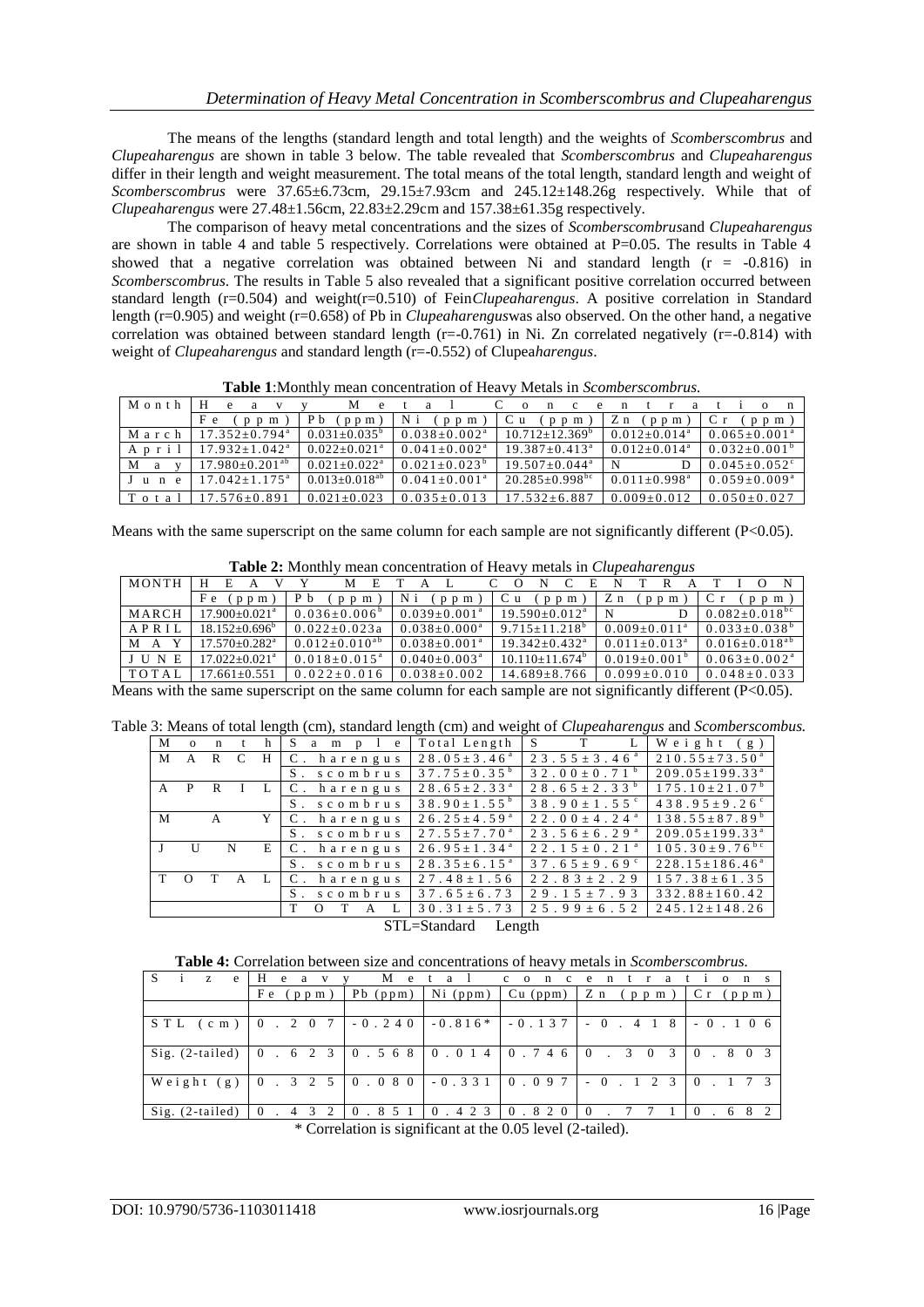| <b>Table 5:</b> Contention between size and concentrations of neavy metals in <i>Chiptunui engus</i>                                                  |          |                                                                                         |            |            |                                   |                                       |  |  |  |
|-------------------------------------------------------------------------------------------------------------------------------------------------------|----------|-----------------------------------------------------------------------------------------|------------|------------|-----------------------------------|---------------------------------------|--|--|--|
| Z.<br>e                                                                                                                                               | H<br>e   | М                                                                                       | e<br>a     | concent    | a                                 | $\Omega$                              |  |  |  |
|                                                                                                                                                       | Fe (ppm) | $Pb$ (ppm)                                                                              | $Ni$ (ppm) | $Cu$ (ppm) | Z n<br>(p p m)                    | (p p m)                               |  |  |  |
|                                                                                                                                                       |          |                                                                                         |            |            |                                   |                                       |  |  |  |
| $STL$ (cm)                                                                                                                                            | $0.504*$ | $0.905*$                                                                                |            |            |                                   | $-0.761*$ $-0.552*$ $-0.141$ $-0.176$ |  |  |  |
| $Sig. (2-tailed)$                                                                                                                                     | 0.203    | $\begin{bmatrix} 0 & 0 & 2 \end{bmatrix}$ $\begin{bmatrix} 0 & 0 & 2 & 8 \end{bmatrix}$ |            | 0.156      | $0$ $7$ $4$ $0$                   | 0.676                                 |  |  |  |
| Weight (g)                                                                                                                                            |          | $0.510*$ 0.658 *   -0.134   -0.814 *                                                    |            |            | 2 4<br>$\Omega$<br>$\overline{4}$ | $0 \t2 \t9 \t1$                       |  |  |  |
| $Sig. (2-tailed)$                                                                                                                                     | 0.197    | 0.076                                                                                   | 0.752      | 0.0<br>4   | 5 6<br>$\Omega$                   | . 4<br>$\theta$                       |  |  |  |
| $\psi \Omega = 1$ , $\psi = 1$ , $\psi = 1$ , $\Omega \psi = 1$ , $\Omega$ , $\Omega = 1$ , $\Omega = 1$ , $\Gamma = 1$ , $\Gamma = 1$ , $\Gamma = 1$ |          |                                                                                         |            |            |                                   |                                       |  |  |  |

**Table 5:** Correlation between size and concentrations of heavy metals in *Clupeaharengus*

\*Correlation is significant at the 0.05 level (2-tailed).STL=Standard Lengthppm=Parts per million

#### **IV. Discussion**

In food, including fish, the allowed amounts of heavy metals (HMs) vary from country to country and based both on the WHO recommendations and local requirements (Beetseh and Abrahams, 2013). According to FAO/WHO, the permissible limit of Fe, Pb, Cu, Zn, Ni and Cr in fish is 34-107 ppm, 0.5 ppm, 10.0 ppm, 5.0 ppm, 0.5-1.0 ppm and 1.0 ppm respectively. Iron (Fe) is essential trace element required by all forms of life. It is required for synthesis of haemoglobin which functions in transport of oxygen and in many enzymes system (CAC, 2011). In this study, the total mean concentration of Fe was  $17.661\pm0.551$  and  $17.576\pm0.891$  ppm in *Clupeaharengus* and *Scomberscombrus* respectively. The concentration of Fe in both the fish species were within permissible level of 34-107 ppm recommended by FAO and WHO, (1992). This is in agreement with report by other authors (Alinnor and Obiji, 2011; Nwaedozie, 1998; and Igwemmar*et al*., 2013). No correlation  $(r \leq \pm 0.50)$  was observed between size (standard length and weight) and the concentration of Fe in both *Scomberscombrus* and *Clupeaharengus*.Exposure to lead (Pb) is widely recognized as a major risk factor for several human diseases, and the structure of industrial ecological systems have made exposure to Pb unavoidable for most people alive today (Needleman, 1999; Pruss-Ustun*et al*., 2004; WHO, 2000). The total mean concentration of Pb in *Clupeaharengus* and *Scomberscombrus* were 0.022±0.016 and 0.021 respectively. These values were within the permissible level of 5.0 ppm Pb concentration recommended in fish food by FAO and WHO (1992 and 1989). A significant positive correlation ( $r = 0.905$ ) was obtained between Pb and standard length at a significant level of 0.05 in *Clupeaharengus* but no significant correlation at significant level of 0.05 in *Scomberscombrus*. Nickel (Ni) is essential for normal growth and reproduction in animals and humans, but shows carcinogenic effect when consumed in high amount. The total mean concentration of Ni in this study was 0.038±0.002 and 0.035±0.013 in *Clupeaharengus* and *scomnberscombrus* respectively. A significant negative correlation (r = -0.816) was obtained between Ni and standard length in*Scomberscombrus*. A negative correlation  $(r = -0.761)$  was also obtained between Ni concentration and size (standard length and weight) of *Clupeaharengus*. Ni concentration in both *Clupeaharengus* and *scomnberscombrus* were within the recommended level of 0.5-1.0 ppm set by FAO and WHO, (1989 and 1992).Zinc (Zn) is essential element for animals. Although humans can handle proportionally large amount of Zn, too much Zn can cause eminent health problems, such as stomach cramps, skin irritations, vomiting, nausea and anaemia (Kumar and Mukherjeee, 2011). Very high level of Zn can damage pancreas and disturb the protein metabolism, and cause arteriosclerosis (Kumar and Mukherjee, 2011). In this study, highest Zn concentration (0.019±0.001b was observed in Herring in the month of June and lowest Zn concentration of 0.009±0.011a was observed in *Clupeaharengus* again in the month of April. Zn was not detected in *Clupeaharengus* and *Scomberscombrus* in the month of April and May respectively. Zn concentration found in this study in both the fish species were within the recommended levels of 1.0 ppm set by FAO and WHO (1989 and 1992). A significant negative correlation (r = -0.814 and r=-0.552) was observed between Zn and weight of *Clupeaharengus* and standard length of *Scomberscombrus* respectively. Copper (Cu) is an essential nutrient for both animals and humans. Although Cu is an essential trace element, high levels of intake can cause symptoms of acute toxicity. In this current study, the total mean concentration of Cu was 14.689±8.766 and 17.532±6.887 in Herring and Mackerel respectively. The concentration of Cu obtained in both fish species in this research were above the recommended level of 10.0 ppm set by FAO and WHO, (1989 and 1992). Cu was above recommended level of 10.0 ppm as reported by other authors (Alinnor and Obiji, 2011; Nwaedozie, 1998; and Igwemmar*et al*., 2013). There was no correlation between the size (standard length and weight) of the fish the Cu concentration level.Chromium recorded the total mean concentration of 0.048±0.033 and 0.050±0.027 in *Clupeaharengus* and *scomnberscombrus* respectively. These concentrations were within the recommended level of 1.0 ppm set by FAO and WHO, (1989 and 1992) in fish food. Cr concentration showed no correlation with the size of the two fish in this study. The pattern of metal concentration in Herring in this study is Fe>Cu>Zn>Cr>Ni>Pb while the pattern of metal concentration in Mackerel is Fe>Cu>Cr>Ni>Pb>Zn.